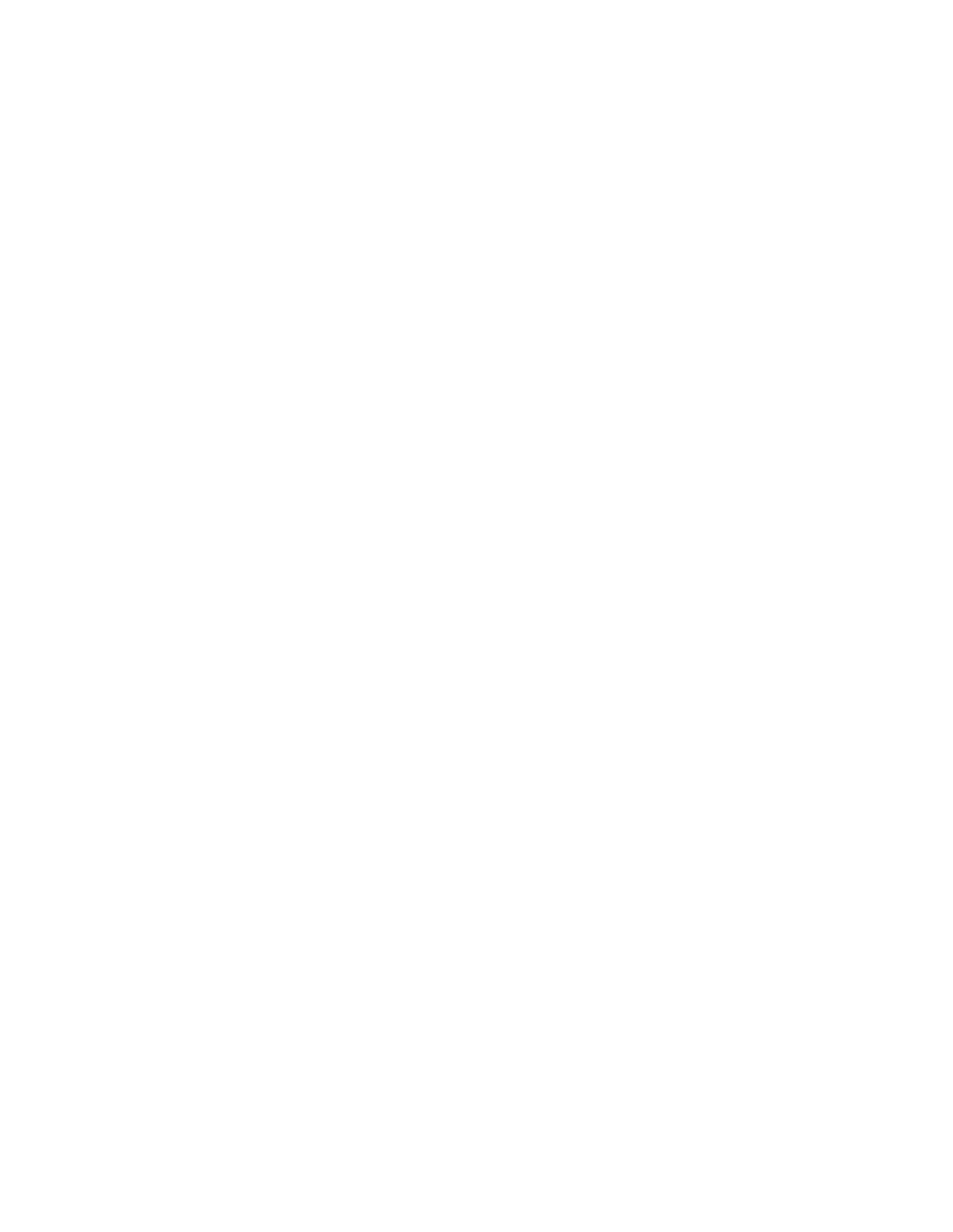| <b>ITN 071-18</b>               | TITLE: Helicopter-Based Transmission Circuit Infrared/UV Corona<br><b>Inspection Services and Helicopter-Based Storm Damage</b><br><b>Assessment Services</b> |                       |         |             |                           |                          |  |  |
|---------------------------------|---------------------------------------------------------------------------------------------------------------------------------------------------------------|-----------------------|---------|-------------|---------------------------|--------------------------|--|--|
| <b>COORDINATOR</b>              |                                                                                                                                                               | <b>BUYER</b>          |         |             |                           |                          |  |  |
| <b>Garry Moore</b>              |                                                                                                                                                               | Rodney Lovgren        |         |             |                           |                          |  |  |
| Email: moorgl@jea.com           |                                                                                                                                                               | Email: lovgrd@jea.com |         |             |                           |                          |  |  |
|                                 | Bid Opening Date: April 10, 2018                                                                                                                              |                       |         |             |                           |                          |  |  |
| <b>MINIMUM REQUIREMENTS</b>     |                                                                                                                                                               |                       |         |             |                           |                          |  |  |
| QPL Category: N/A               |                                                                                                                                                               |                       |         |             |                           |                          |  |  |
| RPL Category: N/A               |                                                                                                                                                               |                       |         |             |                           |                          |  |  |
|                                 | Pre-Bid Type: OPTIONAL                                                                                                                                        |                       |         |             |                           |                          |  |  |
| <b>RECORDED BY: Lynn Rix</b>    |                                                                                                                                                               | <b>Submitted Bid</b>  | Pre-Bid | Addendum(s) | Redacted Copy<br>Y/N      | Electronic Copy<br>CD/FD |  |  |
| <b>Tomlinson Aviation, Inc.</b> |                                                                                                                                                               | <b>Received</b>       |         | $\bf{0}$    | $\boldsymbol{\mathsf{N}}$ | CD                       |  |  |
| Hurley and Associates, Inc.     |                                                                                                                                                               | <b>Received</b>       |         | 0           | N                         | <b>FD</b>                |  |  |
|                                 |                                                                                                                                                               |                       |         |             |                           |                          |  |  |
|                                 |                                                                                                                                                               |                       |         |             |                           |                          |  |  |
|                                 |                                                                                                                                                               |                       |         |             |                           |                          |  |  |
|                                 |                                                                                                                                                               |                       |         |             |                           |                          |  |  |
|                                 |                                                                                                                                                               |                       |         |             |                           |                          |  |  |
|                                 |                                                                                                                                                               |                       |         |             |                           |                          |  |  |
|                                 |                                                                                                                                                               |                       |         |             |                           |                          |  |  |
|                                 |                                                                                                                                                               |                       |         |             |                           |                          |  |  |
|                                 |                                                                                                                                                               |                       |         |             |                           |                          |  |  |
|                                 |                                                                                                                                                               |                       |         |             |                           |                          |  |  |